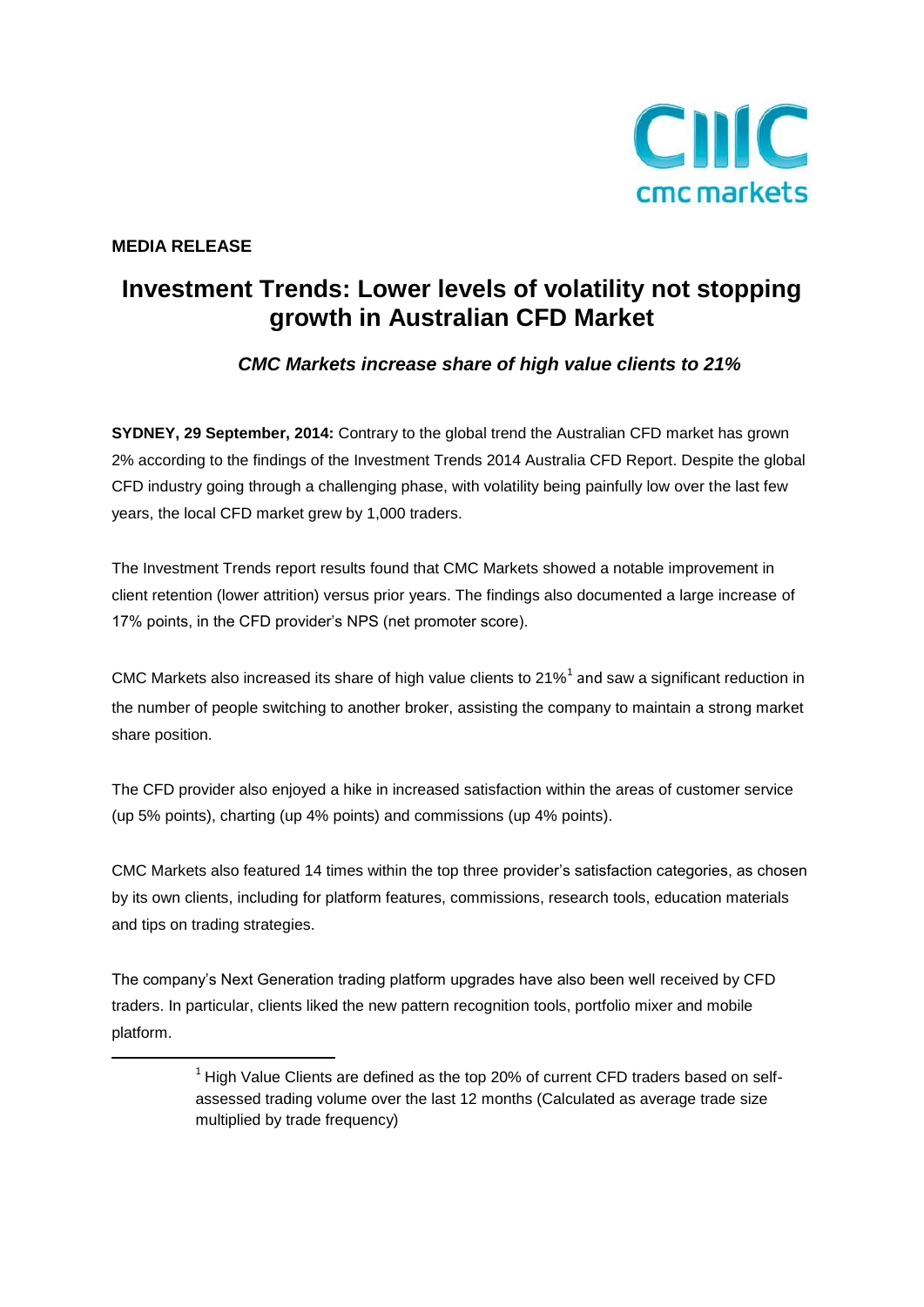Matt Lewis, Head of CMC Markets Asia Pacific said the new Investment Trends report was a welcome read of the current CFD market, which he's seeing more interest in from Australian investors who are looking to diversify and hedge their portfolio with CFDs.

"Renowned for investing heavily in its Next Generation online trading platform, the new report shows that CMC Markets is well positioned for future growth and our investment in the platform is showing tangible results," said Lewis.

Lewis adds, "CMC Markets consistently delivers to the needs of CFD traders by offering the best platform features, precision pricing, low commissions and cash rebates with the industry's most competitive margins and spreads".

This position was supported in the Investment Trends results, which highlighted the top three selection drivers for CMC Markets were the Next Generation online trading platform and its ease of use (63%); Low commissions (46%); and Low margin requirements (46%).

The findings also showed CFD traders usage of mobile trading surged with 33% of frequent traders using a smartphone/tablet as their main means of CFD trading, more than doubling from 15% last year. The report found that 78% of frequent traders use a mobile platform in relation to CFD trading and the number of mainstream traders now mainly trading via a mobile app, is up from 15% to 17%.

Lewis says the state of play in mobile trading is advancing fast, and on a global level CMC Markets now has approximately one million trades per month placed via our mobile platform. Locally, the shift towards mobile trading continues unabated with 72% of Australian CFD traders using a mobile platform in relation to trading according to an Investment Trends survey earlier in the year.

Citing the strong end of financial year results of \$64.6 million for the twelve months ending 31st March 2014, Lewis draws a parallel with the clear, positive, recognition frequent traders are giving CMC Markets across the platform, features and customer service and the continued strong performance of the business.

"Entering into our 25th year with such impressive growth demonstrates that this is one of the most important times in the history of the business and locally we are mid-stride into the ambitious strategy to regain the number one position in the Australian market. I believe our offering, team and capabilities will enable us to achieve this," concluded Lewis.

Ends.

**About The Investment Trends 2014 Australia CFD Report**